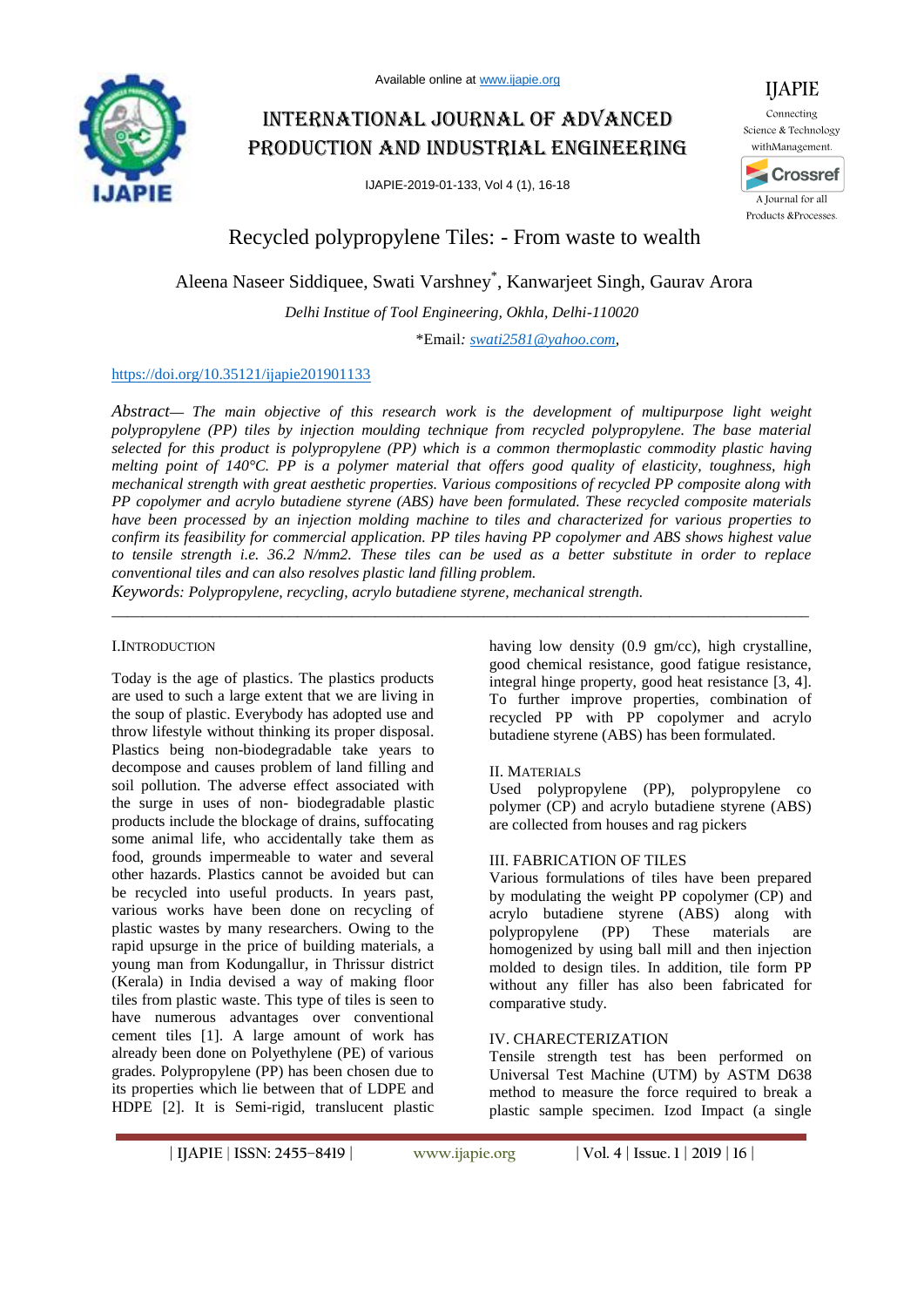point test) has been carried out by ASTM D256 standard method to measure a materials resistance against impact from a swinging pendulum. Durometer Hardness test has been done on Hardness Tester by ASTM D2240 method to determine the relative hardness of the specimens. The flammability test has been done on Flammability Apparatus by ASTM D635 method to determine the relative rate of burning of plastics specimens.

#### V. RESULT AND DISCUSSION **Tensile strength**

It covered the determination of the tensile properties of tiles in the form of standard dumbbellshaped test specimens when tested under defined conditions of pre-treatment, temperature, humidity and testing machine speed. Specimens were placed in the grips of the universal tester at a specified grip separation and pulled until failure. The test produced a stress-strain diagram, which was used to determine the tensile modulus.

It has been observed from fig. 1 that PP tile sample shows tensile strength of 24.7 N/mm2 which further increases to 27.4 N/mm2 for PPCP (PP+CP) tile sample but when ABS has been added to this sample, a drastic increase in tensile strength has been observed with a value of 36.2 N/mm2 for PPCABS (PP+CP+ABS) tile sample.



Fig 1: Graphical comparison of Tensile Strength test for various PP tiles.

It has been observed from fig. 2 that PP tiles shows 12% of elongation at break which further increases to 20% for PPCP(PP+CP) tiles while PPCABS(PP+CP+ABS) tile sample shows 28 % elongation at break.

**Elongation at Break, %**  $35$  $30$  $25$  $20$ Elongation at Break, % 15 -<br>Nerage 10  $\overline{5}$  $\circ$ pp  $PP+CP$ PP+ABS+CP

#### **Izod Impact strength**

Izod specimen is notched to prevent deformation of the specimen upon impact. The specimen was clamped into the pendulum impact test fixture with the notched side facing the shrinking edge of the pendulum. The pendulum was released and allowed to strike through the specimen. The standard specimen for the test has been taken as 64 x 12.7 x 8 mm. The depth under the notch of the specimen was 10.2 mm (0.4 inches). For this test, 5 specimens from each sample have been tested.



Fig 3: Graphical comparison of Impact Strength test for various PP tiles.

It has been observed from fig. 3 that PP tiles show 6.7 Kg cm/cm impact strength which further increases to 7.1 Kg cm/cm for PPCP (PP+CP) tiles. With the incorporation of ABS impact strength further improved to 8.8 Kg cm/cm, which is an excellent improvement as comparative to PP tiles.

# **Hardness (Shore D)**

This test measured the penetration of a specified indentor into the material under specified conditions of force and time. The test specimen was 8mm thick. The hardness numbers were derived from a Shore D hardness scales. The test result was the average of results obtained from 5 specimens of each sample.

Fig 2:Graphical comparison of Elongation at break test for various PP tiles